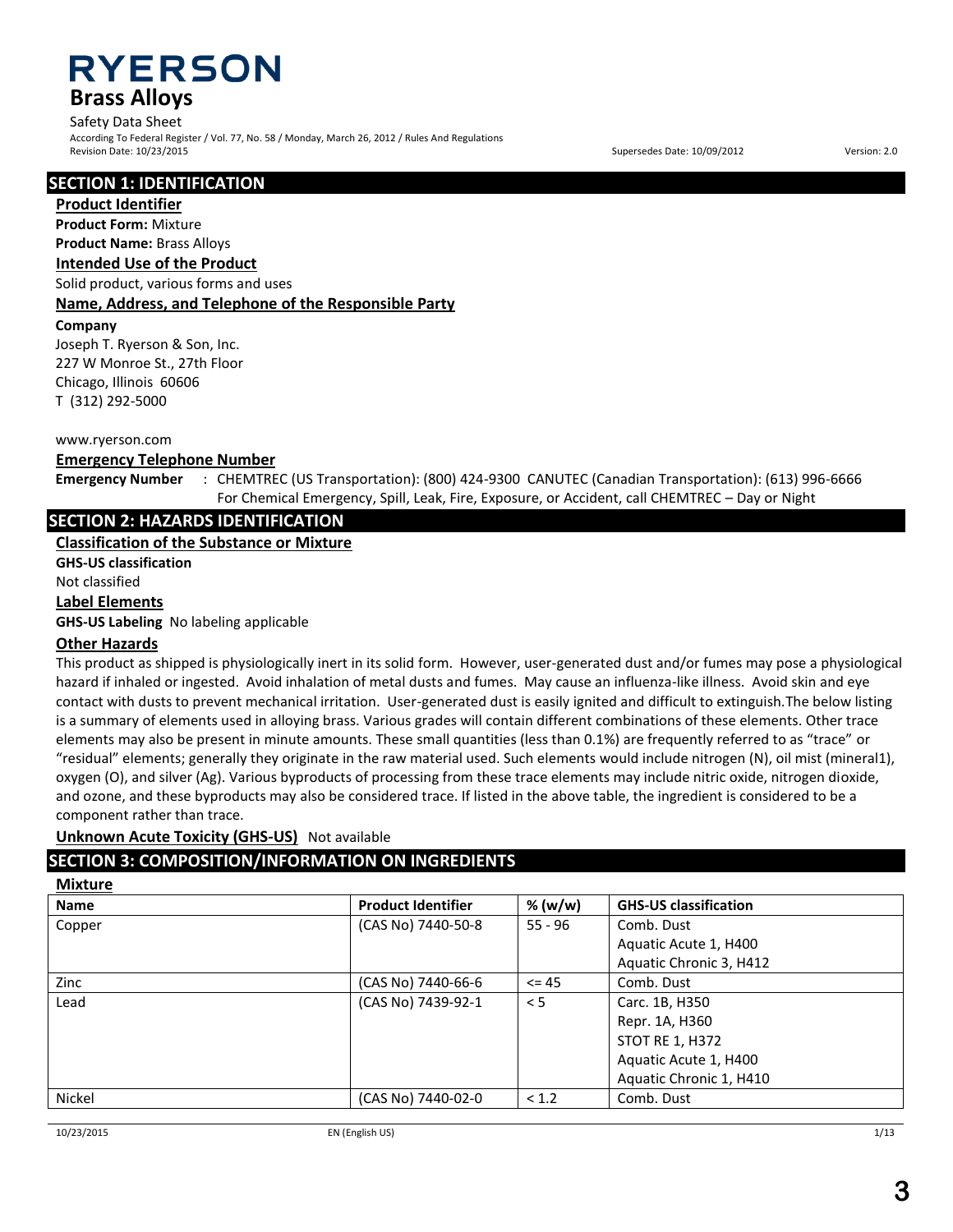Safety Data Sheet

According To Federal Register / Vol. 77, No. 58 / Monday, March 26, 2012 / Rules And Regulations

|                 |                    |             | Skin Sens. 1, H317      |
|-----------------|--------------------|-------------|-------------------------|
|                 |                    |             | Carc. 2, H351           |
|                 |                    |             | <b>STOT RE 1, H372</b>  |
|                 |                    |             | Aquatic Chronic 3, H412 |
| Tin             | (CAS No) 7440-31-5 | $\leq 1$    | Comb. Dust              |
| Silver          | (CAS No) 7440-22-4 | $\leq 1$    | Comb. Dust              |
| <b>Aluminum</b> | (CAS No) 7429-90-5 | $\leq 0.5$  | Comb. Dust              |
|                 |                    |             | Flam. Sol. 1, H228      |
|                 |                    |             | Water-react. 2, H261    |
| Iron            | (CAS No) 7439-89-6 | $\leq 0.35$ | Comb. Dust              |

Full text of H-phrases: see section 16

### **SECTION 4: FIRST AID MEASURES**

#### **Description of First Aid Measures**

**General:** Never give anything by mouth to an unconscious person. IF exposed or concerned: Get medical advice/attention.

**Inhalation:** If breathing is difficult, remove to fresh air and keep at rest in a position comfortable for breathing. If experiencing respiratory symptoms: Get immediate medical advice/attention.

**Skin Contact:** In molten form: . Cool skin rapidly with cold water after contact with molten product. Removal of solidified molten material from skin requires medical assistance.

**Eye Contact:** In molten form: . Removal of solidified molten material from the eyes requires medical assistance.

**Ingestion:** Rinse mouth. Do NOT induce vomiting. Obtain emergency medical attention.

#### **Most Important Symptoms and Effects Both Acute and Delayed**

**General:** Under normal conditions of use not expected to present a significant hazard. Under milling, or physical alteration metal dusts may be produced that cause irritation of the respiratory tract, skin, and may be harmful. Molten material may release toxic, and irritating fumes.

**Inhalation:** Inhalation of vapors and fumes may cause respiratory irritation and sensitization.

**Skin Contact:** Contact with hot, molten metal will cause thermal burns. For particulates and dust: May cause an allergic reaction in sensitive individuals.

**Eye Contact:** Risk of thermal burns on contact with molten product. During metal processing, . Dusts caused from milling and physical alteration will likely cause eye irritation. Fumes from thermal decomposition or molten material will likely be irritating to the eyes.

**Ingestion:** Ingestion is likely to be harmful or have adverse effects.

**Chronic Symptoms:** Copper: Overexposure to fumes may cause metal fume fever (chills, muscle aches, nausea, fever, dry throat, cough, weakness, lassitude); metallic or sweet taste; discoloration of skin and hair. Tissue damage of mucous membranes may follow chronic dust exposure. Tin: Has been shown to increase incidence of sarcoma in animal tests. Chronic exposure to tin dusts and fume may result in "stannosis", a mild form of pneumoconiosis. Silver: Chronic skin contact or ingestion of silver dust, salts or fume can result in a condition known as Argyria, a condition with bluish pigmentation of the skin and eyes. Nickel: May cause a form of dermatitis known as nickel itch and intestinal irritation, which may cause disorders, convulsions and asphyxia. . Lead: Exposure can result in lassitude (weakness, exhaustion), insomnia; facial pallor; anorexia, weight loss, malnutrition; constipation, abdominal pain, colic; anemia; gingival lead line; tremor; encephalopathy; kidney disease; hypertension.

#### **Indication of Any Immediate Medical Attention and Special Treatment Needed**

If medical advice is needed, have product container or label at hand.

#### **SECTION 5: FIRE-FIGHTING MEASURES**

#### **Extinguishing Media**

**Suitable Extinguishing Media:** Does not burn. Use extinguishing media appropriate for surrounding fire. Dry sand; Class D Extinguishing Agent (for metal powder fires).

**Unsuitable Extinguishing Media:** In molten state: reacts violently with water (moisture).

#### **Special Hazards Arising From the Substance or Mixture**

**Fire Hazard:** Dust, chips, or ribbons can be ignited more easily, by an ignition source, by improper machining, or by spontaneous combustion if finely divided and damp.

**Explosion Hazard:** Product itself is not explosive but if dust is generated, dust clouds suspended in air can be explosive.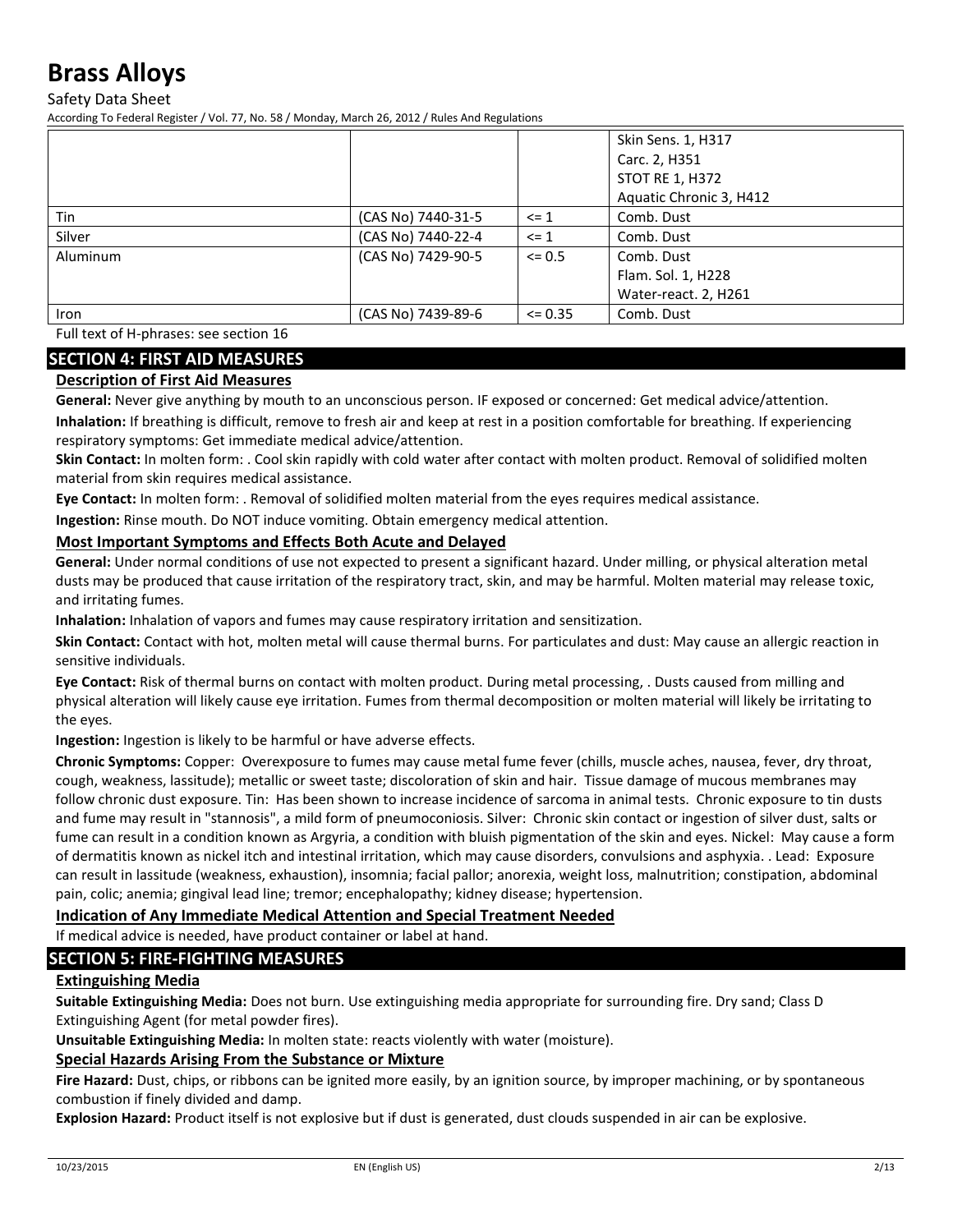Safety Data Sheet

According To Federal Register / Vol. 77, No. 58 / Monday, March 26, 2012 / Rules And Regulations

**Reactivity:** Dust and other forms of product formed from processing might react with water producing a flammable/explosive environment, especially in confined spaces. Molten material will react violently with water.

#### **Advice for Firefighters**

**Precautionary Measures Fire:** Not available

**Firefighting Instructions:** Use water spray or fog for cooling exposed containers. Exercise caution when fighting any chemical fire. Prevent fire-fighting water from entering environment.

**Protection During Firefighting:** Do not enter fire area without proper protective equipment, including respiratory protection.

**Hazardous Combustion Products**: Metal oxides.

#### **Reference to Other Sections**

Refer to section 9 for flammability properties.

#### **SECTION 6: ACCIDENTAL RELEASE MEASURES**

#### **Personal Precautions, Protective Equipment and Emergency Procedures**

**General Measures:** Handle in accordance with good industrial hygiene and safety practice.

#### **For Non-Emergency Personnel**

**Protective Equipment:** Use appropriate personal protection equipment (PPE).

**Emergency Procedures:** Evacuate unnecessary personnel.

**For Emergency Personnel**

**Protective Equipment:** Equip cleanup crew with proper protection.

**Emergency Procedures:** Ventilate area.

#### **Environmental Precautions**

Avoid release to the environment. Prevent entry to sewers and public waters. Notify authorities if liquid enters sewers or public waters.

#### **Methods and Material for Containment and Cleaning Up**

**For Containment:** Collect scrap for recycling. If molten: contain the flow using dry sand or salt flux as a dam. Do not use shovels or hand tools to halt the flow of molten material. Allow the spill to cool before remelting as scrap. If metal is in molten form allow to cool and collect as a solid. If metal is in solid form collect for remelting purposes. Where possible allow molten material to solidify naturally.

**Methods for Cleaning Up:** Clean up spills immediately and dispose of waste safely.

#### **Reference to Other Sections**

See Heading 8. Exposure controls and personal protection.

#### **SECTION 7: HANDLING AND STORAGE**

#### **Precautions for Safe Handling**

**Additional Hazards When Processed:** Dust generated from processing may present a dust explosion hazard. Chips, fines, and dust can react with water forming explosive/flammable hydrogen gas. Molten material may react violently with water forming explosive or flammable reactions. A thermite reaction may also occur under certain conditions.

**Precautions for Safe Handling:** Wash hands and other exposed areas with mild soap and water before eating, drinking or smoking and when leaving work. Avoid breathing fumes. Obtain special instructions before use. Do not handle until all safety precautions have been read and understood.

**Hygiene Measures:** Contaminated work clothing should not be allowed out of the workplace. Wash contaminated clothing before reuse. Do not eat, drink or smoke when using this product. Wash exposed areas. thoroughly after handling.

#### **Conditions for Safe Storage, Including Any Incompatibilities**

**Storage Conditions:** Store in a dry, cool and well-ventilated place.

#### **Specific End Use(s)**

Solid product, various forms and uses

#### **SECTION 8: EXPOSURE CONTROLS/PERSONAL PROTECTION**

#### **Control Parameters**

For substances listed in section 3 that are not listed here, there are no established Exposure limits from the manufacturer, supplier, importer, or the appropriate advisory agency including: ACGIH (TLV), AIHA (WEEL), NIOSH (REL), OSHA (PEL), Canadian provincial governments, or the Mexican government

| Nickel (7440-02-0) |                                   |                                                |
|--------------------|-----------------------------------|------------------------------------------------|
| <b>USA ACGIH</b>   | TWA (mg/m <sup>3</sup> )<br>ACGIH | (inhalable fraction)<br>mg/m <sup>3</sup><br>ᆠ |
|                    |                                   |                                                |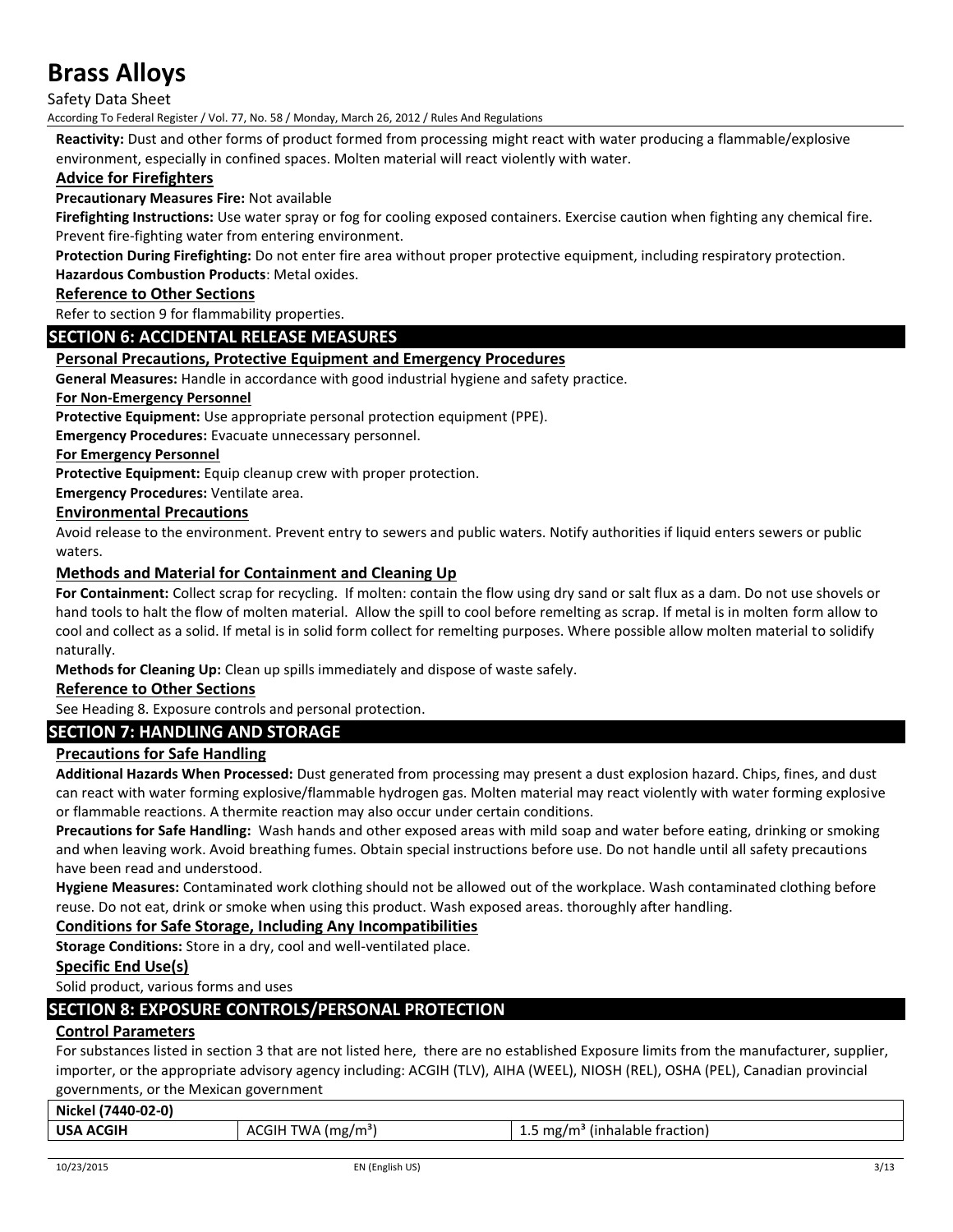Safety Data Sheet

| <b>USA ACGIH</b>                   | <b>ACGIH chemical category</b>       | Not Suspected as a Human Carcinogen          |
|------------------------------------|--------------------------------------|----------------------------------------------|
| <b>USA OSHA</b>                    | OSHA PEL (TWA) (mg/m <sup>3</sup> )  | $1 \text{ mg/m}^3$                           |
| <b>USA NIOSH</b>                   | NIOSH REL (TWA) (mg/m <sup>3</sup> ) | $0.015$ mg/m <sup>3</sup>                    |
| <b>USA IDLH</b>                    | US IDLH $(mg/m3)$                    | $10 \text{ mg/m}^3$                          |
| Alberta                            | OEL TWA (mg/m <sup>3</sup> )         | $1.5 \text{ mg/m}^3$                         |
| <b>British Columbia</b>            | OEL TWA (mg/m <sup>3</sup> )         | $0.05$ mg/m <sup>3</sup>                     |
| Manitoba                           | OEL TWA (mg/m <sup>3</sup> )         | $1.5$ mg/m <sup>3</sup> (inhalable fraction) |
| <b>New Brunswick</b>               | OEL TWA (mg/m <sup>3</sup> )         | 1 mg/m $\frac{3}{3}$                         |
| <b>Newfoundland &amp; Labrador</b> | OEL TWA (mg/m <sup>3</sup> )         | 1.5 mg/m <sup>3</sup> (inhalable fraction)   |
| Nova Scotia                        | OEL TWA (mg/m <sup>3</sup> )         | 1.5 mg/m <sup>3</sup> (inhalable fraction)   |
| Nunavut                            | OEL STEL (mg/m <sup>3</sup> )        | 2 mg/ $m3$                                   |
| <b>Nunavut</b>                     | OEL TWA (mg/m <sup>3</sup> )         | $1$ mg/m <sup>3</sup>                        |
| <b>Northwest Territories</b>       | OEL STEL (mg/m <sup>3</sup> )        | 3 mg/m <sup>3</sup> (inhalable fraction)     |
| <b>Northwest Territories</b>       | OEL TWA (mg/m <sup>3</sup> )         | 1.5 mg/m <sup>3</sup> (inhalable fraction)   |
| <b>Ontario</b>                     | OEL TWA (mg/m <sup>3</sup> )         | $1 mg/m3$ (inhalable)                        |
| <b>Prince Edward Island</b>        | OEL TWA (mg/m <sup>3</sup> )         | 1.5 mg/m <sup>3</sup> (inhalable fraction)   |
| Québec                             | VEMP (mg/m <sup>3</sup> )            | $1 \text{ mg/m}^3$                           |
| Saskatchewan                       | OEL STEL (mg/m <sup>3</sup> )        | 3 mg/m <sup>3</sup> (inhalable fraction)     |
| Saskatchewan                       | OEL TWA (mg/m <sup>3</sup> )         | 1.5 mg/m <sup>3</sup> (inhalable fraction)   |
| Yukon                              | OEL STEL (mg/m <sup>3</sup> )        | 3 mg/ $m3$                                   |
| Yukon                              | OEL TWA (mg/m <sup>3</sup> )         | $1 \text{ mg/m}^3$                           |
| Copper (7440-50-8)                 |                                      |                                              |
| <b>USA ACGIH</b>                   | ACGIH TWA (mg/m <sup>3</sup> )       | $0.2$ mg/m <sup>3</sup> (fume)               |
| <b>USA OSHA</b>                    | OSHA PEL (TWA) (mg/m <sup>3</sup> )  | $0.1 \text{ mg/m}^3$ (fume)                  |
|                                    |                                      | 1 mg/m <sup>3</sup> (dust and mist)          |
| <b>USA NIOSH</b>                   | NIOSH REL (TWA) (mg/m <sup>3</sup> ) | 1 mg/m <sup>3</sup> (dust and mist)          |
|                                    |                                      | $0.1 \text{ mg/m}^3$ (fume)                  |
| <b>USA IDLH</b>                    | US IDLH $(mg/m3)$                    | 100 mg/m <sup>3</sup> (dust, fume and mist)  |
| Alberta                            | OEL TWA (mg/m <sup>3</sup> )         | $0.2 \text{ mg/m}^3$ (fume)                  |
|                                    |                                      | 1 mg/m <sup>3</sup> (dust and mist)          |
| <b>British Columbia</b>            | OEL TWA (mg/m <sup>3</sup> )         | 1 mg/m <sup>3</sup> (dust and mist)          |
|                                    |                                      | 0.2 mg/m <sup>3</sup> (fume)                 |
| <b>Manitoba</b>                    | OEL TWA (mg/m <sup>3</sup> )         | $0.2$ mg/m <sup>3</sup> (fume)               |
| <b>New Brunswick</b>               | OEL TWA (mg/m <sup>3</sup> )         | $0.2 \text{ mg/m}^3$ (fume)                  |
|                                    |                                      | 1 mg/m <sup>3</sup> (dust and mist)          |
| <b>Newfoundland &amp; Labrador</b> | OEL TWA (mg/m <sup>3</sup> )         | $0.2 \text{ mg/m}^3$ (fume)                  |
| <b>Nova Scotia</b>                 | OEL TWA (mg/m <sup>3</sup> )         | $0.2 \text{ mg/m}^3$ (fume)                  |
| <b>Nunavut</b>                     | OEL STEL (mg/m <sup>3</sup> )        | $0.6$ mg/m <sup>3</sup> (fume)               |
|                                    |                                      | 2 mg/m <sup>3</sup> (dust and mist)          |
| <b>Nunavut</b>                     | OEL TWA (mg/m <sup>3</sup> )         | $0.2 \text{ mg/m}^3$ (fume)                  |
|                                    |                                      | 1 mg/m <sup>3</sup> (dust and mist)          |
| <b>Northwest Territories</b>       | OEL STEL (mg/m <sup>3</sup> )        | $3$ mg/m <sup>3</sup> (dust and mist)        |
|                                    |                                      | $0.6$ mg/m <sup>3</sup> (fume)               |
| <b>Northwest Territories</b>       | OEL TWA (mg/m <sup>3</sup> )         | $0.2 \text{ mg/m}^3$ (fume)                  |
|                                    |                                      | 1 mg/m <sup>3</sup> (dust and mist)          |
| <b>Ontario</b>                     | OEL TWA (mg/m <sup>3</sup> )         | $0.2 \text{ mg/m}^3$ (fume)                  |
|                                    |                                      | 1 mg/m <sup>3</sup> (dust and mist)          |
| <b>Prince Edward Island</b>        | OEL TWA (mg/m <sup>3</sup> )         | $0.2$ mg/m <sup>3</sup> (fume)               |
| Québec                             | VEMP ( $mg/m3$ )                     | $0.2 \text{ mg/m}^3$ (fume)                  |
|                                    |                                      | 1 mg/m <sup>3</sup> (dust and mist)          |
| Saskatchewan                       | OEL STEL (mg/m <sup>3</sup> )        | $0.6$ mg/m <sup>3</sup> (fume)               |
|                                    |                                      | 3 mg/m <sup>3</sup> (dust and mist)          |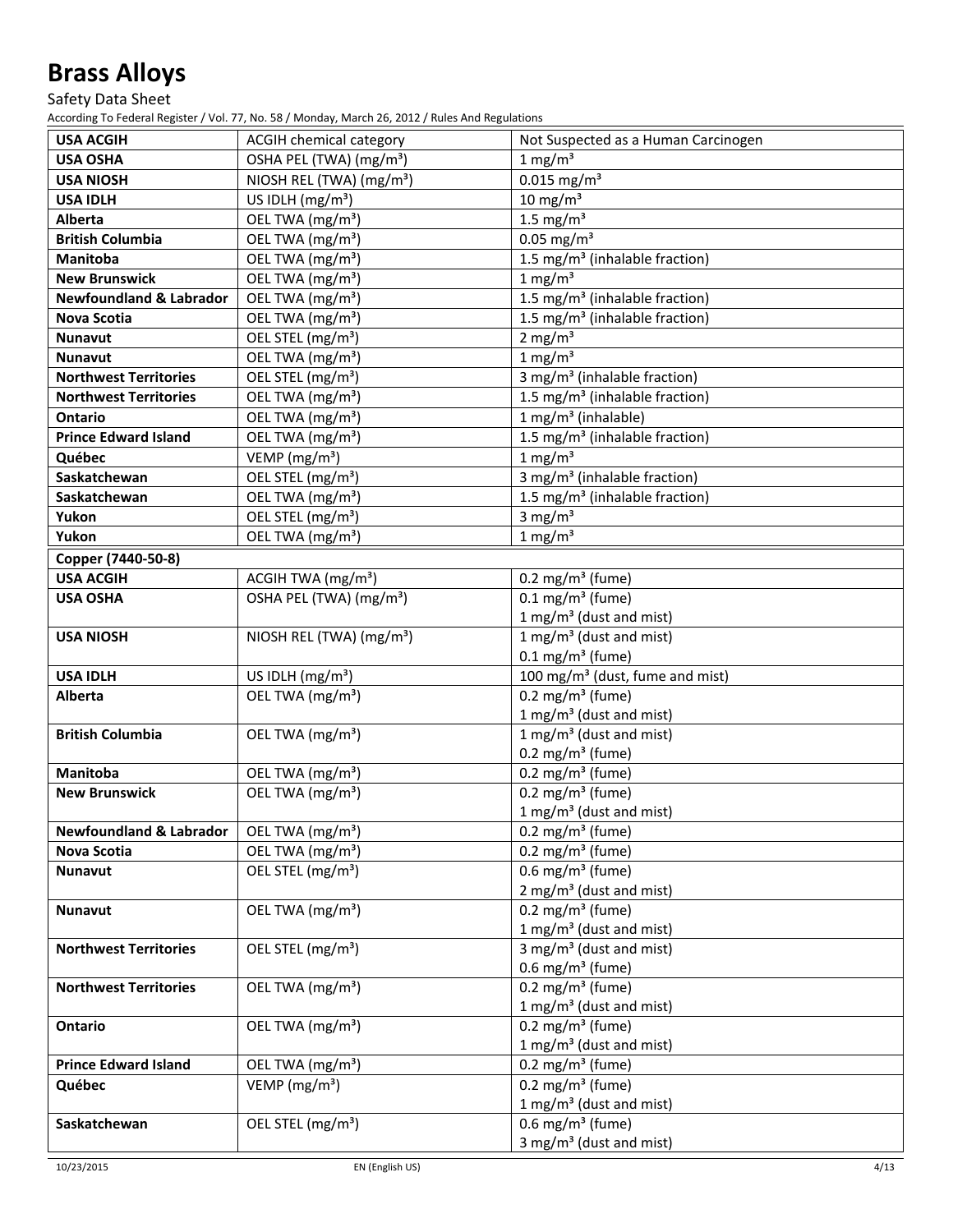Safety Data Sheet

| Saskatchewan                       | OEL TWA (mg/m <sup>3</sup> )             | $0.2 \text{ mg/m}^3$ (fume)<br>1 mg/m <sup>3</sup> (dust and mist)                                                     |
|------------------------------------|------------------------------------------|------------------------------------------------------------------------------------------------------------------------|
| Yukon                              | OEL STEL (mg/m <sup>3</sup> )            | $0.2 \text{ mg/m}^3$ (fume)                                                                                            |
|                                    |                                          | 2 mg/m <sup>3</sup> (dust and mist)                                                                                    |
| Yukon                              | OEL TWA (mg/m <sup>3</sup> )             | $0.2 \text{ mg/m}^3$ (fume)                                                                                            |
|                                    |                                          | 1 mg/m <sup>3</sup> (dust and mist)                                                                                    |
| Lead (7439-92-1)                   |                                          |                                                                                                                        |
| <b>USA ACGIH</b>                   | ACGIH TWA $(mg/m3)$                      | $0.05$ mg/m <sup>3</sup>                                                                                               |
| <b>USA ACGIH</b>                   | <b>ACGIH chemical category</b>           | Confirmed Animal Carcinogen with Unknown Relevance to                                                                  |
|                                    |                                          | <b>Humans</b>                                                                                                          |
| <b>USA ACGIH</b>                   | <b>Biological Exposure Indices (BEI)</b> | 30 µg/100ml (Medium: blood - Time: not critical -                                                                      |
|                                    |                                          | Parameter: Lead (Note: Women of child bearing potential,                                                               |
|                                    |                                          | whose blood Pb exceeds 10 µg/dL, are at risk of delivering                                                             |
|                                    |                                          | a child with a blood Pb over the current Centers for                                                                   |
|                                    |                                          | Disease Control guideline of 10 µg/dL. If the blood Pb of                                                              |
|                                    |                                          | such children remains elevated, they may be at increased                                                               |
|                                    |                                          | risk of cognitive deficits. The blood Pb of these children<br>should be closely monitored and appropriate steps should |
|                                    |                                          | be taken to minimize the child's exposure to                                                                           |
|                                    |                                          | environmental lead.)                                                                                                   |
| <b>USA OSHA</b>                    | OSHA PEL (TWA) (mg/m <sup>3</sup> )      | 50 $\mu$ g/m <sup>3</sup>                                                                                              |
| <b>USA NIOSH</b>                   | NIOSH REL (TWA) (mg/m <sup>3</sup> )     | $0.050$ mg/m <sup>3</sup>                                                                                              |
| <b>USA IDLH</b>                    | US IDLH $(mg/m3)$                        | 100 mg/m <sup>3</sup>                                                                                                  |
| Alberta                            | OEL TWA (mg/m <sup>3</sup> )             | $0.05$ mg/m <sup>3</sup>                                                                                               |
| <b>British Columbia</b>            | OEL TWA (mg/m <sup>3</sup> )             | $0.05$ mg/m <sup>3</sup>                                                                                               |
| <b>Manitoba</b>                    | OEL TWA (mg/m <sup>3</sup> )             | $0.05$ mg/m <sup>3</sup>                                                                                               |
| <b>New Brunswick</b>               | OEL TWA (mg/m <sup>3</sup> )             | $0.05$ mg/m <sup>3</sup>                                                                                               |
| <b>Newfoundland &amp; Labrador</b> | OEL TWA (mg/m <sup>3</sup> )             | $0.05$ mg/m <sup>3</sup>                                                                                               |
| <b>Nova Scotia</b>                 | OEL TWA (mg/m <sup>3</sup> )             | $0.05$ mg/m <sup>3</sup>                                                                                               |
| Nunavut                            | OEL STEL (mg/m <sup>3</sup> )            | $0.45$ mg/m <sup>3</sup>                                                                                               |
| <b>Nunavut</b>                     | OEL TWA (mg/m <sup>3</sup> )             | $0.15$ mg/m <sup>3</sup>                                                                                               |
| <b>Northwest Territories</b>       | OEL STEL (mg/m <sup>3</sup> )            | $0.15$ mg/m <sup>3</sup>                                                                                               |
| <b>Northwest Territories</b>       | OEL TWA (mg/m <sup>3</sup> )             | $0.05$ mg/m <sup>3</sup>                                                                                               |
| <b>Ontario</b>                     | OEL TWA (mg/m <sup>3</sup> )             | 0.05 mg/m <sup>3</sup> (designated substances regulation)                                                              |
|                                    |                                          | 0.05 mg/m <sup>3</sup> (applies to workplaces to which the designated                                                  |
| <b>Prince Edward Island</b>        | OEL TWA (mg/m <sup>3</sup> )             | substances regulation does not apply)<br>$0.05$ mg/m <sup>3</sup>                                                      |
| Québec                             | VEMP ( $mg/m3$ )                         | $0.05$ mg/m <sup>3</sup>                                                                                               |
| Saskatchewan                       | OEL STEL (mg/m <sup>3</sup> )            | $0.15$ mg/m <sup>3</sup>                                                                                               |
| Saskatchewan                       | OEL TWA (mg/m <sup>3</sup> )             | $0.05$ mg/m <sup>3</sup>                                                                                               |
| Yukon                              | OEL STEL (mg/m <sup>3</sup> )            | 0.45 mg/m <sup>3</sup> (dust and fume)                                                                                 |
| Yukon                              | OEL TWA (mg/m <sup>3</sup> )             | $0.15$ mg/m <sup>3</sup> (dust and fume)                                                                               |
| Silver (7440-22-4)                 |                                          |                                                                                                                        |
| <b>USA ACGIH</b>                   | ACGIH TWA (mg/m <sup>3</sup> )           | $0.1 \text{ mg/m}^3$ (dust and fume)                                                                                   |
| <b>USA OSHA</b>                    | OSHA PEL (TWA) (mg/m <sup>3</sup> )      | $0.01$ mg/m <sup>3</sup>                                                                                               |
| <b>USA NIOSH</b>                   | NIOSH REL (TWA) (mg/m <sup>3</sup> )     | $0.01$ mg/m <sup>3</sup> (dust)                                                                                        |
| <b>USA IDLH</b>                    | US IDLH $(mg/m3)$                        | 10 mg/m <sup>3</sup> (dust)                                                                                            |
| <b>Alberta</b>                     | OEL TWA (mg/m <sup>3</sup> )             | $0.1 \text{ mg/m}^3$                                                                                                   |
| <b>British Columbia</b>            | OEL STEL (mg/m <sup>3</sup> )            | $0.03$ mg/m <sup>3</sup>                                                                                               |
| <b>British Columbia</b>            | OEL TWA (mg/m <sup>3</sup> )             | $0.01$ mg/m <sup>3</sup>                                                                                               |
| Manitoba                           | OEL TWA (mg/m <sup>3</sup> )             | $0.1 \text{ mg/m}^3$ (dust and fume)                                                                                   |
| <b>New Brunswick</b>               | OEL TWA (mg/m <sup>3</sup> )             | $0.1$ mg/m <sup>3</sup>                                                                                                |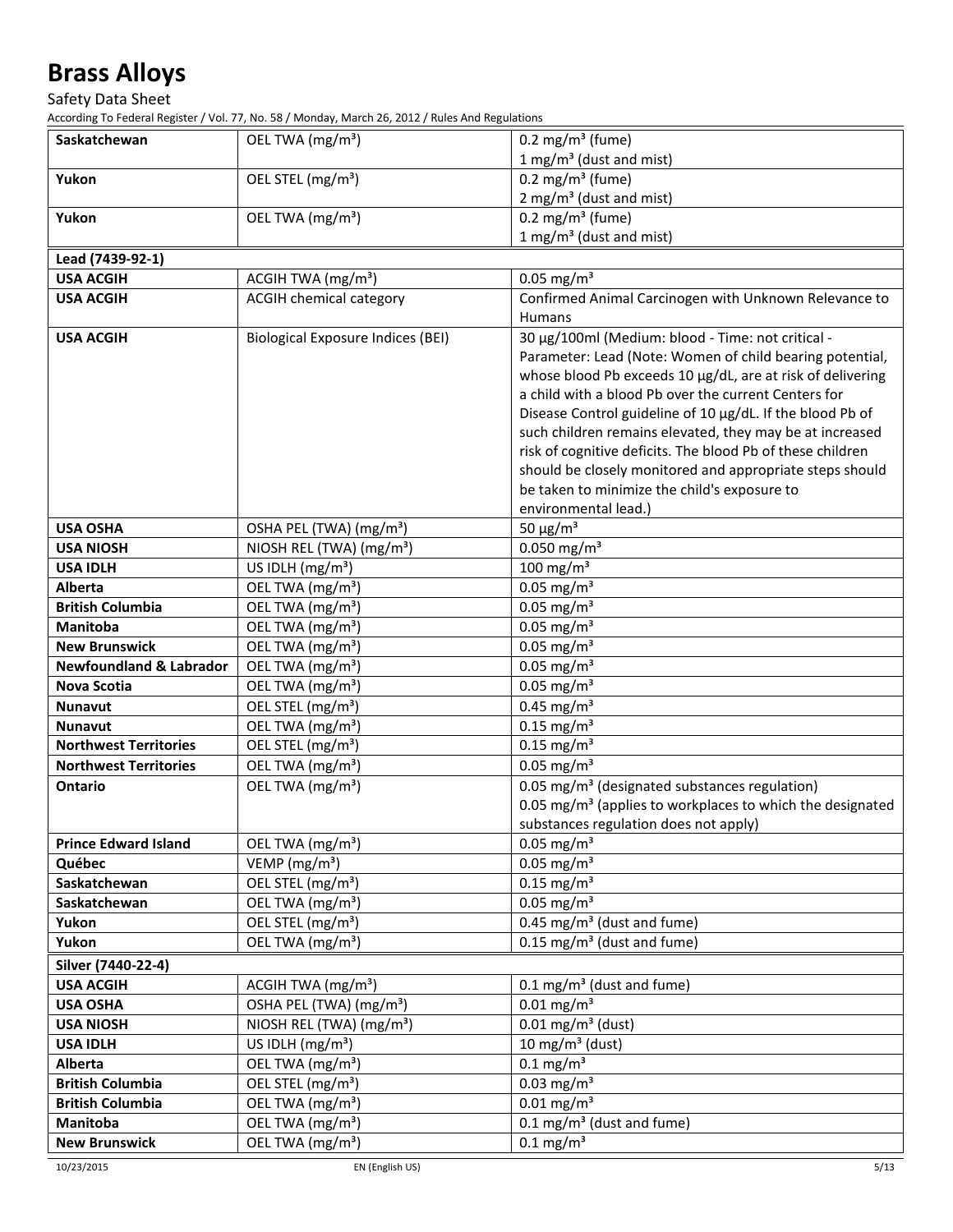Safety Data Sheet

| <b>Newfoundland &amp; Labrador</b> | OEL TWA (mg/m <sup>3</sup> )                                 | $0.1 \text{ mg/m}^3$ (dust and fume)                              |
|------------------------------------|--------------------------------------------------------------|-------------------------------------------------------------------|
| <b>Nova Scotia</b>                 | OEL TWA (mg/m <sup>3</sup> )                                 | $0.1 \text{ mg/m}^3$ (dust and fume)                              |
| <b>Nunavut</b>                     | OEL STEL (mg/m <sup>3</sup> )                                | $0.3$ mg/m <sup>3</sup>                                           |
| <b>Nunavut</b>                     | OEL TWA (mg/m <sup>3</sup> )                                 | $0.1$ mg/m <sup>3</sup>                                           |
| <b>Northwest Territories</b>       | OEL STEL (mg/m <sup>3</sup> )                                | 0.3 mg/m <sup>3</sup> (metal)                                     |
| <b>Northwest Territories</b>       | OEL TWA (mg/m <sup>3</sup> )                                 | $0.1$ mg/m <sup>3</sup> (metal)                                   |
| <b>Ontario</b>                     | OEL TWA (mg/m <sup>3</sup> )                                 | $\overline{0.1}$ mg/m <sup>3</sup> (dust and fume)                |
| <b>Prince Edward Island</b>        | OEL TWA (mg/m <sup>3</sup> )                                 | $0.1$ mg/m <sup>3</sup> (dust and fume)                           |
| Québec                             | VEMP ( $mg/m3$ )                                             | $0.1 \text{ mg/m}^3$                                              |
| Saskatchewan                       | OEL STEL (mg/m <sup>3</sup> )                                | $0.3$ mg/m <sup>3</sup>                                           |
| Saskatchewan                       | OEL TWA (mg/m <sup>3</sup> )                                 | $0.1$ mg/m <sup>3</sup>                                           |
| Yukon                              | OEL STEL (mg/m <sup>3</sup> )                                | $\overline{0.03}$ mg/m <sup>3</sup>                               |
| Yukon                              | OEL TWA (mg/m <sup>3</sup> )                                 | $0.01$ mg/m <sup>3</sup>                                          |
| Tin (7440-31-5)                    |                                                              |                                                                   |
| <b>USA ACGIH</b>                   | ACGIH TWA $(mg/m3)$                                          | 2 mg/ $m3$                                                        |
| <b>USA NIOSH</b>                   | NIOSH REL (TWA) (mg/m <sup>3</sup> )                         | 2 mg/ $m3$                                                        |
| <b>USA IDLH</b>                    | US IDLH $(mg/m3)$                                            | 100 mg/m <sup>3</sup>                                             |
| Alberta                            | OEL TWA (mg/m <sup>3</sup> )                                 | 2 mg/ $m3$                                                        |
| <b>British Columbia</b>            | OEL TWA (mg/m <sup>3</sup> )                                 | 2 mg/ $m3$                                                        |
| Manitoba                           | OEL TWA (mg/m <sup>3</sup> )                                 | 2 mg/ $m3$                                                        |
| <b>New Brunswick</b>               | OEL TWA (mg/m <sup>3</sup> )                                 | 2 mg/ $m3$                                                        |
| <b>Newfoundland &amp; Labrador</b> | OEL TWA (mg/m <sup>3</sup> )                                 | 2 mg/ $m3$                                                        |
| <b>Nova Scotia</b>                 | OEL TWA (mg/m <sup>3</sup> )                                 | 2 mg/ $m3$                                                        |
| <b>Northwest Territories</b>       | OEL STEL (mg/m <sup>3</sup> )                                | 4 mg/m <sup>3</sup> (metal)                                       |
| <b>Northwest Territories</b>       | OEL TWA (mg/m <sup>3</sup> )                                 | 2 mg/m <sup>3</sup> (metal)                                       |
| Ontario                            | OEL TWA (mg/m <sup>3</sup> )                                 | 2 mg/ $m3$                                                        |
| <b>Prince Edward Island</b>        | OEL TWA (mg/m <sup>3</sup> )                                 | 2 mg/ $m3$                                                        |
| Québec                             | VEMP (mg/m <sup>3</sup> )                                    | 2 mg/ $m3$                                                        |
| Saskatchewan                       | OEL STEL (mg/m <sup>3</sup> )                                | $4 \text{ mg/m}^3$                                                |
| Saskatchewan                       | OEL TWA (mg/m <sup>3</sup> )                                 | 2 mg/ $m3$                                                        |
| Aluminum (7429-90-5)               |                                                              |                                                                   |
| <b>USA ACGIH</b>                   | ACGIH TWA (mg/m <sup>3</sup> )                               | 1 mg/m <sup>3</sup> (respirable fraction)                         |
| <b>USA ACGIH</b>                   | <b>ACGIH chemical category</b>                               | Not Classifiable as a Human Carcinogen                            |
| <b>USA OSHA</b>                    | OSHA PEL (TWA) (mg/m <sup>3</sup> )                          | 15 mg/m <sup>3</sup> (total dust)                                 |
|                                    |                                                              | 5 mg/m <sup>3</sup> (respirable fraction)                         |
| <b>USA NIOSH</b>                   | NIOSH REL (TWA) (mg/m <sup>3</sup> )                         | 10 mg/m <sup>3</sup> (total dust)                                 |
| <b>Alberta</b>                     |                                                              | 5 mg/m <sup>3</sup> (respirable dust)                             |
| <b>British Columbia</b>            | OEL TWA (mg/m <sup>3</sup> )<br>OEL TWA (mg/m <sup>3</sup> ) | 10 mg/m <sup>3</sup> (dust)<br>1.0 mg/m <sup>3</sup> (respirable) |
| Manitoba                           | OEL TWA (mg/m <sup>3</sup> )                                 | 1 mg/m <sup>3</sup> (respirable fraction)                         |
| <b>New Brunswick</b>               | OEL TWA (mg/m <sup>3</sup> )                                 | 10 mg/m <sup>3</sup> (metal dust)                                 |
| <b>Newfoundland &amp; Labrador</b> | OEL TWA (mg/m <sup>3</sup> )                                 | 1 mg/m <sup>3</sup> (respirable fraction)                         |
| <b>Nova Scotia</b>                 | OEL TWA (mg/m <sup>3</sup> )                                 | 1 mg/m <sup>3</sup> (respirable fraction)                         |
| Nunavut                            | OEL STEL (mg/m <sup>3</sup> )                                | $20 \text{ mg/m}^3$                                               |
| <b>Nunavut</b>                     | OEL TWA (mg/m <sup>3</sup> )                                 | $10 \text{ mg/m}^3$                                               |
| <b>Northwest Territories</b>       | OEL STEL (mg/m <sup>3</sup> )                                | 20 mg/m <sup>3</sup> (metal-dust)                                 |
| <b>Northwest Territories</b>       | OEL TWA (mg/m <sup>3</sup> )                                 | 10 mg/m <sup>3</sup> (metal-dust)                                 |
| Ontario                            | OEL TWA (mg/m <sup>3</sup> )                                 | $1$ mg/m <sup>3</sup> (respirable)                                |
| <b>Prince Edward Island</b>        | OEL TWA (mg/m <sup>3</sup> )                                 | 1 mg/m <sup>3</sup> (respirable fraction)                         |
| Québec                             | VEMP ( $mg/m3$ )                                             | $10 \text{ mg/m}^3$                                               |
| Saskatchewan                       | OEL STEL (mg/m <sup>3</sup> )                                | 20 mg/m <sup>3</sup> (dust)                                       |
|                                    |                                                              |                                                                   |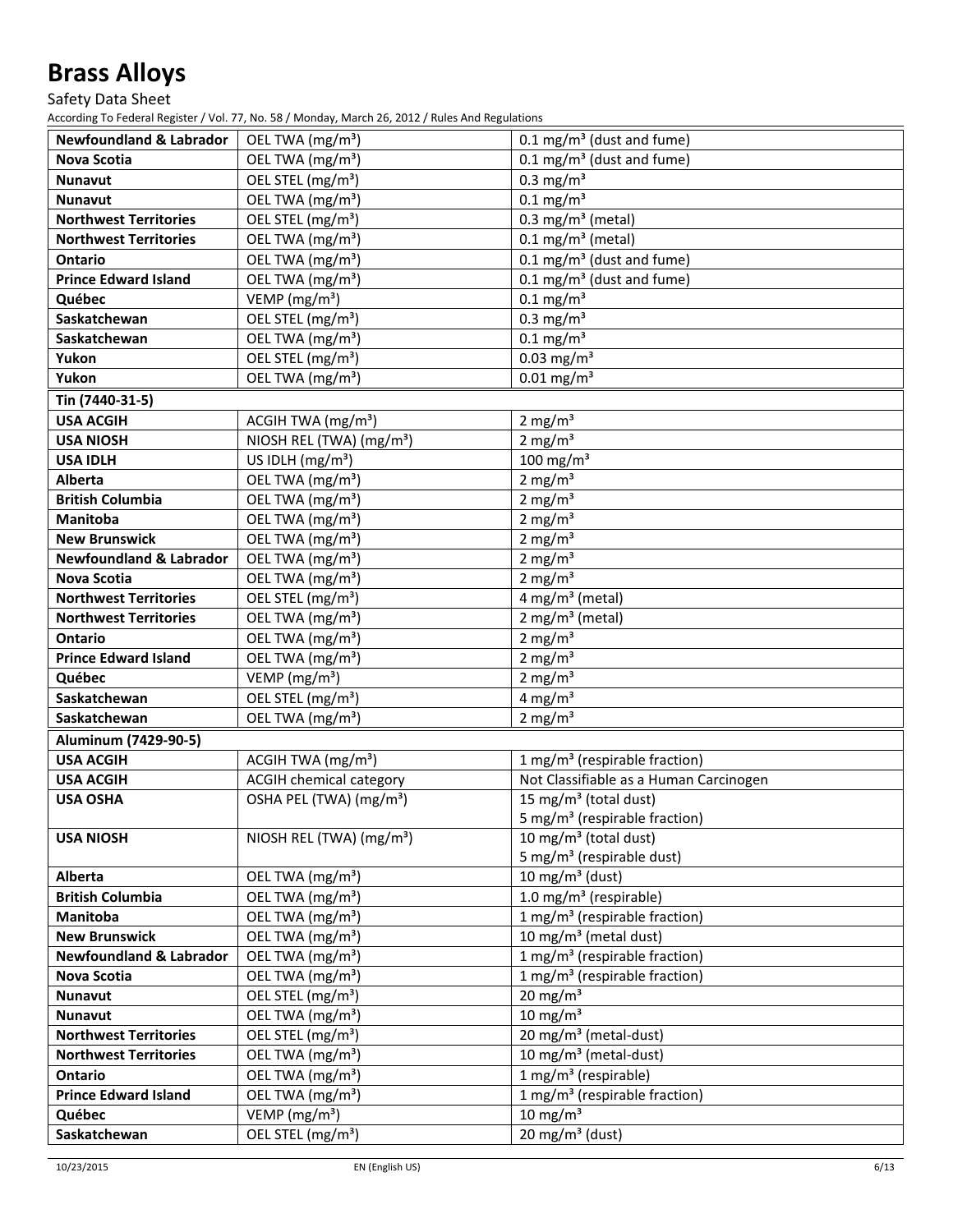Safety Data Sheet

According To Federal Register / Vol. 77, No. 58 / Monday, March 26, 2012 / Rules And Regulations

| Saskatchewan | OEL<br>$T(\Lambda/\Lambda)$<br>$\lambda$ (mg/m <sup>3)</sup> | . .<br>(dust<br>mg/n<br>ΠU |
|--------------|--------------------------------------------------------------|----------------------------|
|              |                                                              |                            |

#### **Exposure Controls**

**Appropriate Engineering Controls:** Ensure adequate ventilation, especially in confined areas.

**Personal Protective Equipment:** Protective goggles. Gloves. On heating: wear respiratory equipment.



#### **Materials for Protective Clothing: Not available**

**Hand Protection:** cotton gloves.

**Eye Protection:** Chemical goggles or safety glasses.

#### **Skin and Body Protection: Not available**

**Respiratory Protection:** For safe furnace work: If exposure limits are exceeded or irritation is experienced, NIOSH approved respiratory protection should be worn.

**Thermal Hazard Protection:** If material is hot, wear thermally resistant protective gloves.

**Other Information:** When using, do not eat, drink or smoke.

#### **SECTION 9: PHYSICAL AND CHEMICAL PROPERTIES**

**Information on Basic Physical and Chemical Properties**

| <b>Physical State</b>                                    |          | Solid                                                                 |
|----------------------------------------------------------|----------|-----------------------------------------------------------------------|
| Appearance                                               |          | Reddish-brown                                                         |
| Odor                                                     |          | Odorless                                                              |
| <b>Odor Threshold</b>                                    |          | Not available                                                         |
| рH                                                       |          | Not available                                                         |
| <b>Evaporation Rate</b>                                  |          | Not available                                                         |
| <b>Melting Point</b>                                     |          | 866 - 1038 °C (1590.8 - 1900.4 °F)                                    |
| <b>Freezing Point</b>                                    |          | Not available                                                         |
| <b>Boiling Point</b>                                     |          | Not available                                                         |
| <b>Flash Point</b>                                       |          | Not applicable                                                        |
| <b>Auto-ignition Temperature</b>                         |          | Not applicable                                                        |
| <b>Decomposition Temperature</b>                         |          | Not available                                                         |
| Flammability (solid, gas)                                |          | Not applicable                                                        |
| <b>Lower Flammable Limit</b>                             |          | Not available                                                         |
| <b>Upper Flammable Limit</b>                             |          | Not available                                                         |
| <b>Vapor Pressure</b>                                    |          | Not available                                                         |
| <b>Relative Vapor Density at 20 °C</b>                   |          | Not available                                                         |
| <b>Relative Density</b>                                  |          | Not available                                                         |
| <b>Specific Gravity</b>                                  |          | $\approx 8.94$                                                        |
| Solubility                                               |          | Insoluble.                                                            |
| <b>Partition Coefficient: N-Octanol/Water</b>            |          | Not available                                                         |
| <b>Viscosity</b>                                         |          | Not available                                                         |
| <b>Explosion Data - Sensitivity to Mechanical Impact</b> | $\ddots$ | Not expected to present an explosion hazard due to mechanical impact. |
| <b>Explosion Data - Sensitivity to Static Discharge</b>  |          | Not expected to present an explosion hazard due to static discharge.  |
| <b>VOC content</b>                                       |          | 0%                                                                    |

#### **SECTION 10: STABILITY AND REACTIVITY**

**Reactivity:** Dust and other forms of product formed from processing might react with water producing a flammable/explosive environment, especially in confined spaces. Molten material will react violently with water.

**Chemical Stability:** Stable under normal conditions. Dust, chips, or ribbons can be ignited more easily, by an ignition source, by improper machining, or by spontaneous combustion if finely divided and damp. May be a potential hazard under the following conditions: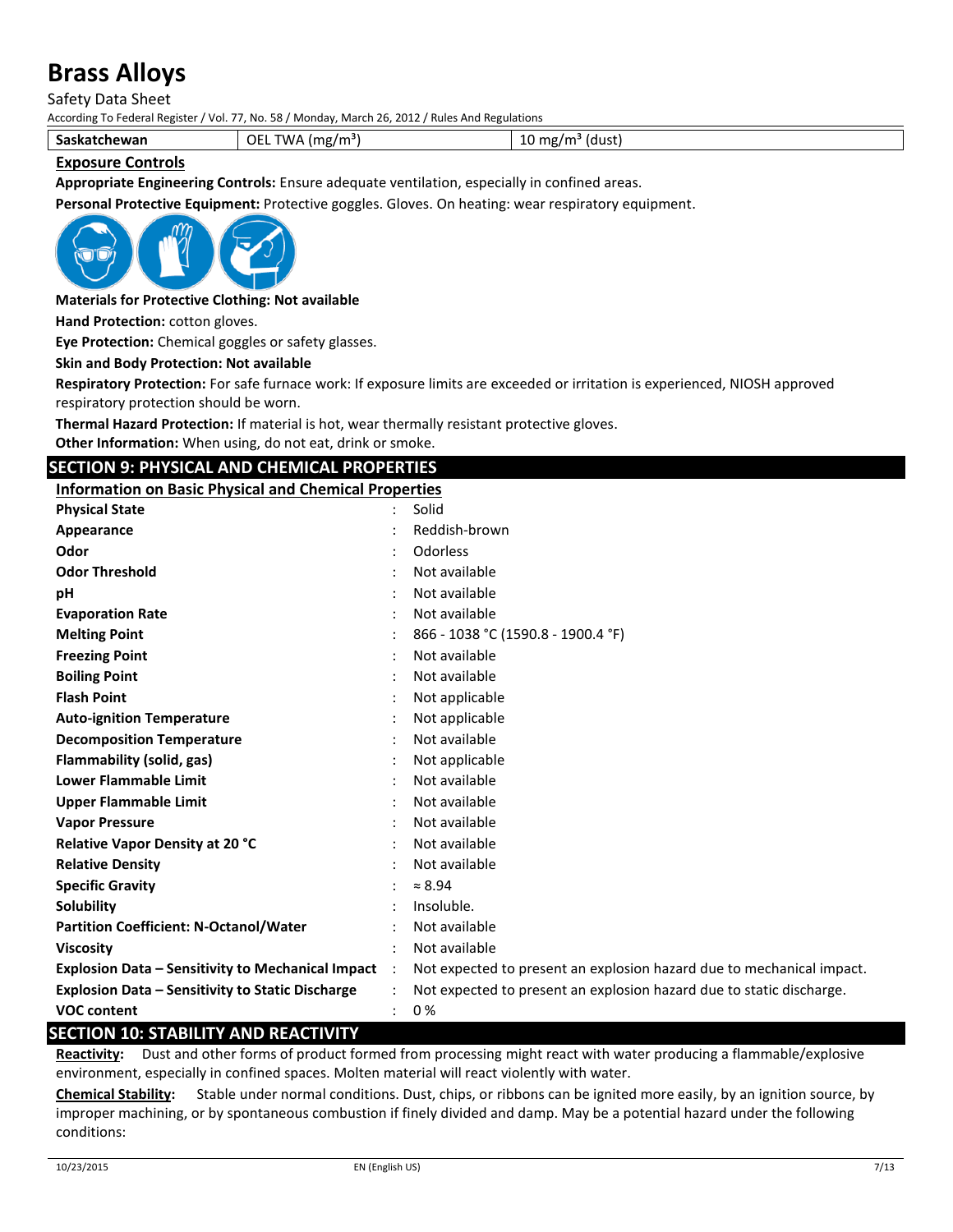Safety Data Sheet

According To Federal Register / Vol. 77, No. 58 / Monday, March 26, 2012 / Rules And Regulations

• Small chunks, dust or fines in contact with water can generate flammable or toxic gases. These

gases could present an explosion hazard in confined or poorly ventilated spaces.

• Molten metal in contact with water/moisture or certain metal oxides (e.g., rust, copper oxide).

Moisture entrapped by molten metal can be explosive. Contact of molten aluminum with certain

metal oxides can initiate a thermite reaction. Finely divided metals (e.g., powders or wire) may

have enough surface oxide to produce thermite reactions/explosions.

**Possibility of Hazardous Reactions:** Hazardous polymerization will not occur.

**Conditions to Avoid:** Exposure to moisture or moist air. Avoid formation of dust.

**Incompatible Materials:** Strong acids, bases. Halogens. Corrosive substances in contact with metals may produce flammable hydrogen gas.

**Hazardous Decomposition Products:** Thermal decomposition generates : Metal oxides. fume. Carbon monoxide. Carbon dioxide.

#### **SECTION 11: TOXICOLOGICAL INFORMATION**

**Information on Toxicological Effects - Product**

**Acute Toxicity:** Inhalation:dust,mist: Not classified.

**LD50 and LC50 Data:** Not available

**Skin Corrosion/Irritation:** Not classified

**Serious Eye Damage/Irritation:** Not classified

**Respiratory or Skin Sensitization:** Not classified. Not classified.

**Germ Cell Mutagenicity:** Not classified

**Teratogenicity:** Not classified

**Carcinogenicity:** Not classified.

**Specific Target Organ Toxicity (Repeated Exposure):** Not classified.

**Reproductive Toxicity:** Not classified.

**Specific Target Organ Toxicity (Single Exposure):** Not classified

**Aspiration Hazard:** Not classified

**Symptoms/Injuries After Inhalation:** Inhalation of vapors and fumes may cause respiratory irritation and sensitization.

**Symptoms/Injuries After Skin Contact:** Contact with hot, molten metal will cause thermal burns. For particulates and dust: May cause an allergic reaction in sensitive individuals.

**Symptoms/Injuries After Eye Contact:** Risk of thermal burns on contact with molten product. During metal processing, . Dusts caused from milling and physical alteration will likely cause eye irritation. Fumes from thermal decomposition or molten material will likely be irritating to the eyes.

**Symptoms/Injuries After Ingestion:** Ingestion is likely to be harmful or have adverse effects.

**Chronic Symptoms:** Copper: Overexposure to fumes may cause metal fume fever (chills, muscle aches, nausea, fever, dry throat, cough, weakness, lassitude); metallic or sweet taste; discoloration of skin and hair. Tissue damage of mucous membranes may follow chronic dust exposure. Tin: Has been shown to increase incidence of sarcoma in animal tests. Chronic exposure to tin dusts and fume may result in "stannosis", a mild form of pneumoconiosis. Silver: Chronic skin contact or ingestion of silver dust, salts or fume can result in a condition known as Argyria, a condition with bluish pigmentation of the skin and eyes. Nickel: May cause a form of dermatitis known as nickel itch and intestinal irritation, which may cause disorders, convulsions and asphyxia. . Lead: Exposure can result in lassitude (weakness, exhaustion), insomnia; facial pallor; anorexia, weight loss, malnutrition; constipation, abdominal pain, colic; anemia; gingival lead line; tremor; encephalopathy; kidney disease; hypertension.

#### **Information on Toxicological Effects - Ingredient(s)**

| LD50 and LC50 Data:  |              |
|----------------------|--------------|
| Nickel (7440-02-0)   |              |
| <b>LD50 Oral Rat</b> | > 9000 mg/kg |
| Silver (7440-22-4)   |              |
| LD50 Oral Rat        | > 2000 mg/kg |
| Tin (7440-31-5)      |              |
| <b>LD50 Oral Rat</b> | 700 mg/kg    |
| Iron (7439-89-6)     |              |
| LD50 Oral Rat        | 984 mg/kg    |
|                      |              |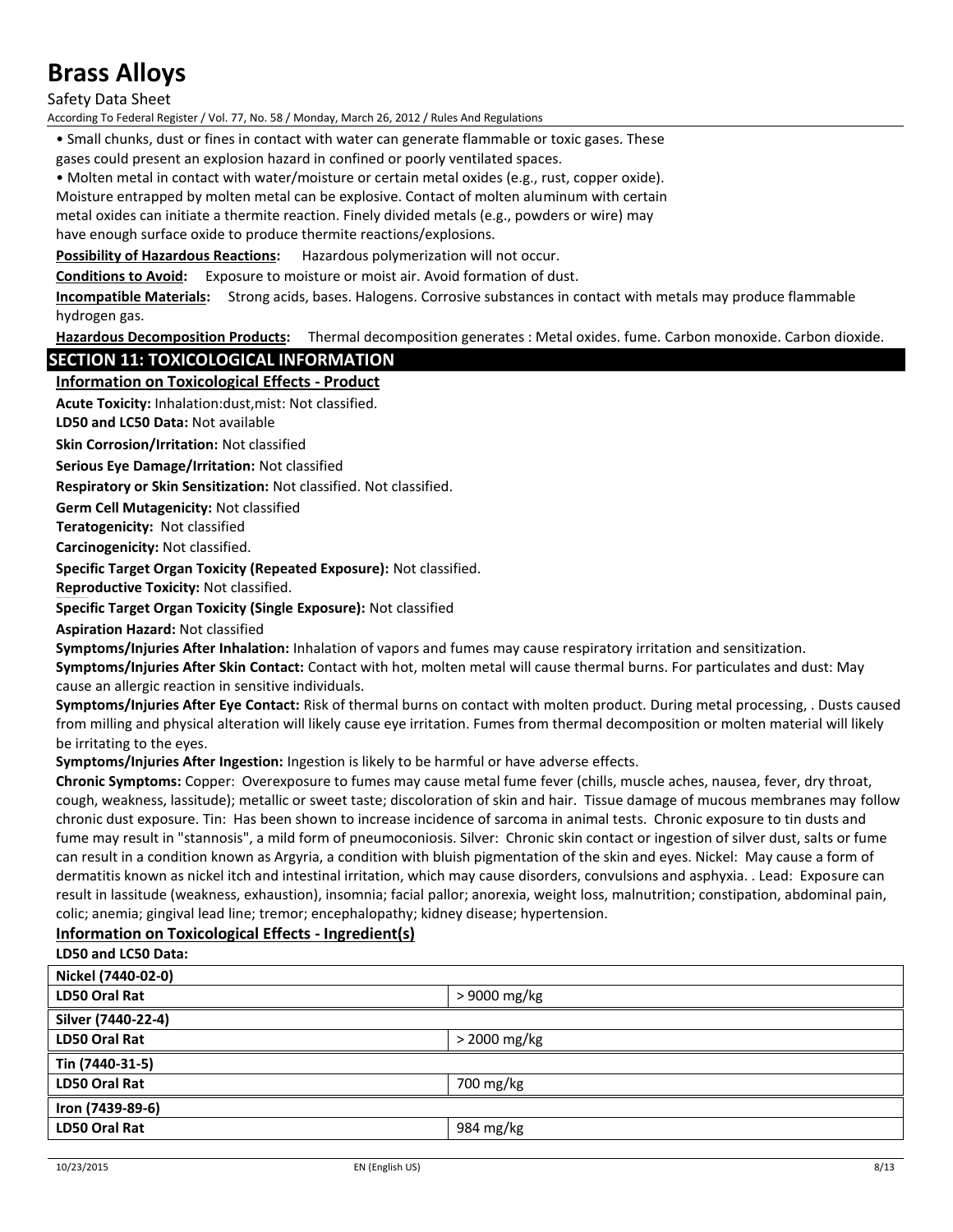Safety Data Sheet

According To Federal Register / Vol. 77, No. 58 / Monday, March 26, 2012 / Rules And Regulations

| ATE US (oral)                                    | 984.00 mg/kg body weight                       |
|--------------------------------------------------|------------------------------------------------|
| Nickel (7440-02-0)                               |                                                |
| <b>IARC Group</b>                                | 2B                                             |
| <b>National Toxicology Program (NTP) Status</b>  | Reasonably anticipated to be Human Carcinogen. |
| <b>OSHA Hazard Communication Carcinogen List</b> | In OSHA Hazard Communication Carcinogen list.  |
| Lead (7439-92-1)                                 |                                                |
| <b>IARC Group</b>                                | 2A                                             |
| <b>National Toxicology Program (NTP) Status</b>  | Reasonably anticipated to be Human Carcinogen. |
| <b>OSHA Hazard Communication Carcinogen List</b> | In OSHA Hazard Communication Carcinogen list.  |

### **SECTION 12: ECOLOGICAL INFORMATION**

**Toxicity No additional information available**

| Nickel (7440-02-0)                    |                                                                                            |
|---------------------------------------|--------------------------------------------------------------------------------------------|
| LC50 Fish 1                           | 100 mg/l (Exposure time: 96 h - Species: Brachydanio rerio)                                |
| EC50 Daphnia 1                        | 121.6 µg/l (Exposure time: 48h - Species: Ceriodaphnia dubia [static])                     |
| <b>LC 50 Fish 2</b>                   | 15.3 mg/l                                                                                  |
| EC50 Daphnia 2                        | 1 mg/l (Exposure time: 48 h - Species: Daphnia magna [Static])                             |
| <b>EC50 Other Aquatic Organisms 2</b> | 0.174 (0.174 - 0.311) mg/l (Exposure time: 96 h - Species: Pseudokirchneriella subcapitata |
|                                       | [static])                                                                                  |
| Copper (7440-50-8)                    |                                                                                            |
| LC50 Fish 1                           | 0.0068 (0.0068 - 0.0156) mg/l (Exposure time: 96 h - Species: Pimephales promelas)         |
| EC50 Daphnia 1                        | 0.03 mg/l (Exposure time: 48 h - Species: Daphnia magna [Static])                          |
| <b>EC50 Other Aquatic Organisms 1</b> | 0.0426 (0.0426 - 0.0535) mg/l (Exposure time: 72 h - Species: Pseudokirchneriella          |
|                                       | subcapitata [static])                                                                      |
| <b>LC 50 Fish 2</b>                   | 0.3 mg/l (Exposure time: 96 h - Species: Pimephales promelas [static])                     |
| <b>EC50 Other Aquatic Organisms 2</b> | 0.031 (0.031 - 0.054) mg/l (Exposure time: 96 h - Species: Pseudokirchneriella subcapitata |
|                                       | [static])                                                                                  |
| Lead (7439-92-1)                      |                                                                                            |
| LC50 Fish 1                           | 0.44 mg/l (Exposure time: 96 h - Species: Cyprinus carpio [semi-static])                   |
| EC50 Daphnia 1                        | 600 µg/l (Exposure time: 48 h - Species: water flea)                                       |
| <b>LC 50 Fish 2</b>                   | 1.17 mg/l (Exposure time: 96 h - Species: Oncorhynchus mykiss [flow-through])              |
| Silver (7440-22-4)                    |                                                                                            |
| LC50 Fish 1                           | 0.00155 (0.00155 - 0.00293) mg/l (Exposure time: 96 h - Species: Pimephales promelas       |
|                                       | [static])                                                                                  |
| EC50 Daphnia 1                        | 0.00024 mg/l (Exposure time: 48 h - Species: Daphnia magna [Static])                       |
| LC 50 Fish 2                          | 0.0062 mg/l (Exposure time: 96 h - Species: Oncorhynchus mykiss [flow-through])            |
| Zinc (7440-66-6)                      |                                                                                            |
| LC50 Fish 1                           | 2.16 - 3.05 mg/l (Exposure time: 96 h - Species: Pimephales promelas [flow-through])       |
| EC50 Daphnia 1                        | 0.139 - 0.908 mg/l (Exposure time: 48 h - Species: Daphnia magna [Static])                 |
| LC 50 Fish 2                          | 0.211 - 0.269 mg/l (Exposure time: 96 h - Species: Pimephales promelas [semi-static])      |
| ErC50 (algae)                         | $0.15$ mg/l                                                                                |
| <b>Persistence and Degradability</b>  |                                                                                            |
| <b>Brass Alloys</b>                   |                                                                                            |
| <b>Persistence and Degradability</b>  | May cause long-term adverse effects in the environment.                                    |
| Copper (7440-50-8)                    |                                                                                            |
| <b>Persistence and Degradability</b>  | Not readily biodegradable.                                                                 |
| <b>Bioaccumulative Potential</b>      |                                                                                            |
| <b>Brass Alloys</b>                   |                                                                                            |
| <b>Bioaccumulative Potential</b>      | Not established.                                                                           |
| <b>Mobility in Soil Not available</b> |                                                                                            |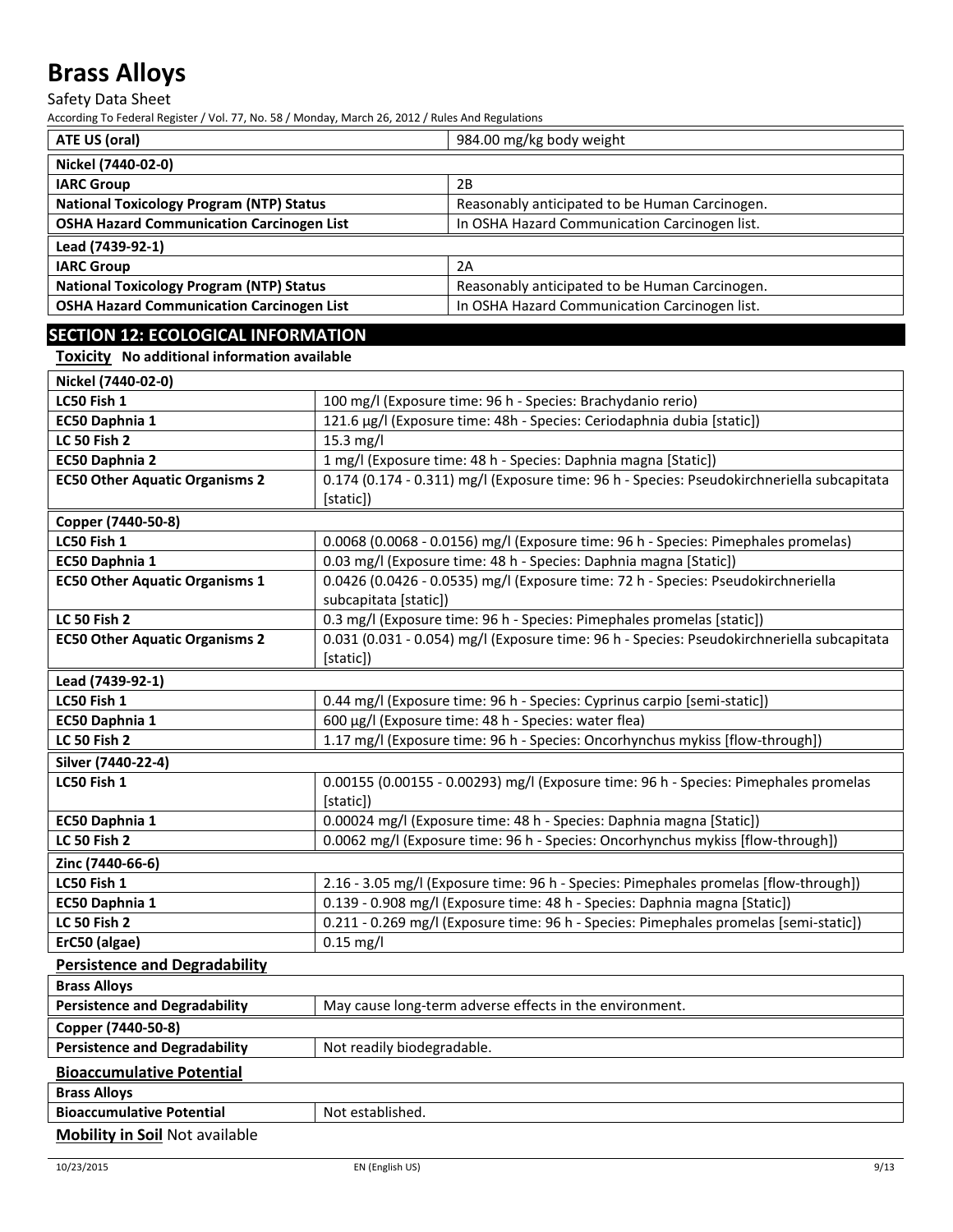Safety Data Sheet

According To Federal Register / Vol. 77, No. 58 / Monday, March 26, 2012 / Rules And Regulations

#### **Other Adverse Effects**

**Other Information:** Avoid release to the environment.

#### **SECTION 13: DISPOSAL CONSIDERATIONS**

**Waste Disposal Recommendations:** Dispose of waste material in accordance with all local, regional, national, and international regulations.

**Ecology – Waste Materials:** Avoid release to the environment.

#### **SECTION 14: TRANSPORT INFORMATION**

#### **In Accordance With ICAO/IATA/DOT/TDG**

**14.1. UN Number** Not regulated for transport

**14.2. UN Proper Shipping Name** Not regulated for transport

**14.3. Additional Information Not regulated for transport**

**Transport by Sea**

**MFAG-No** : 171

**Air Transport** Not regulated for transport

### **US Federal Regulations**

| Nickel (7440-02-0)                                                        |                                                           |  |  |  |  |
|---------------------------------------------------------------------------|-----------------------------------------------------------|--|--|--|--|
| Listed on the United States TSCA (Toxic Substances Control Act) inventory |                                                           |  |  |  |  |
| Subject to reporting requirements of United States SARA Section 313       |                                                           |  |  |  |  |
| RQ (Reportable Quantity, Section 304 of EPA's List of Lists):             | 100 lb (only applicable if particles are $<$ 100 $\mu$ m) |  |  |  |  |
| <b>SARA Section 311/312 Hazard Classes</b>                                | Immediate (acute) health hazard                           |  |  |  |  |
|                                                                           | Delayed (chronic) health hazard                           |  |  |  |  |
| <b>SARA Section 313 - Emission Reporting</b>                              | 0.1%                                                      |  |  |  |  |
| Copper (7440-50-8)                                                        |                                                           |  |  |  |  |
| Listed on the United States TSCA (Toxic Substances Control Act) inventory |                                                           |  |  |  |  |
| Subject to reporting requirements of United States SARA Section 313       |                                                           |  |  |  |  |
| <b>SARA Section 313 - Emission Reporting</b>                              | 1.0%                                                      |  |  |  |  |
| Lead (7439-92-1)                                                          |                                                           |  |  |  |  |
| Listed on the United States TSCA (Toxic Substances Control Act) inventory |                                                           |  |  |  |  |
| Subject to reporting requirements of United States SARA Section 313       |                                                           |  |  |  |  |
| <b>SARA Section 313 - Emission Reporting</b>                              | 0.1%                                                      |  |  |  |  |
| Silver (7440-22-4)                                                        |                                                           |  |  |  |  |
| Listed on the United States TSCA (Toxic Substances Control Act) inventory |                                                           |  |  |  |  |
| Subject to reporting requirements of United States SARA Section 313       |                                                           |  |  |  |  |
| RQ (Reportable Quantity, Section 304 of EPA's List of Lists):             | 1000 lb < 100 um<br>CERCLA/SARA RQ CHANGE TITLE           |  |  |  |  |
| <b>SARA Section 313 - Emission Reporting</b>                              | 1.0%                                                      |  |  |  |  |
| Tin (7440-31-5)                                                           |                                                           |  |  |  |  |
| Listed on the United States TSCA (Toxic Substances Control Act) inventory |                                                           |  |  |  |  |
| Zinc (7440-66-6)                                                          |                                                           |  |  |  |  |
| Listed on the United States TSCA (Toxic Substances Control Act) inventory |                                                           |  |  |  |  |
| Subject to reporting requirements of United States SARA Section 313       |                                                           |  |  |  |  |
| <b>SARA Section 313 - Emission Reporting</b>                              | 1.0 % (dust or fume only)                                 |  |  |  |  |
| Aluminum (7429-90-5)                                                      |                                                           |  |  |  |  |
| Listed on the United States TSCA (Toxic Substances Control Act) inventory |                                                           |  |  |  |  |
| Subject to reporting requirements of United States SARA Section 313       |                                                           |  |  |  |  |
| <b>SARA Section 311/312 Hazard Classes</b>                                | Fire hazard                                               |  |  |  |  |
|                                                                           | Reactive hazard                                           |  |  |  |  |
| <b>SARA Section 313 - Emission Reporting</b>                              | 1.0 % (dust or fume only)                                 |  |  |  |  |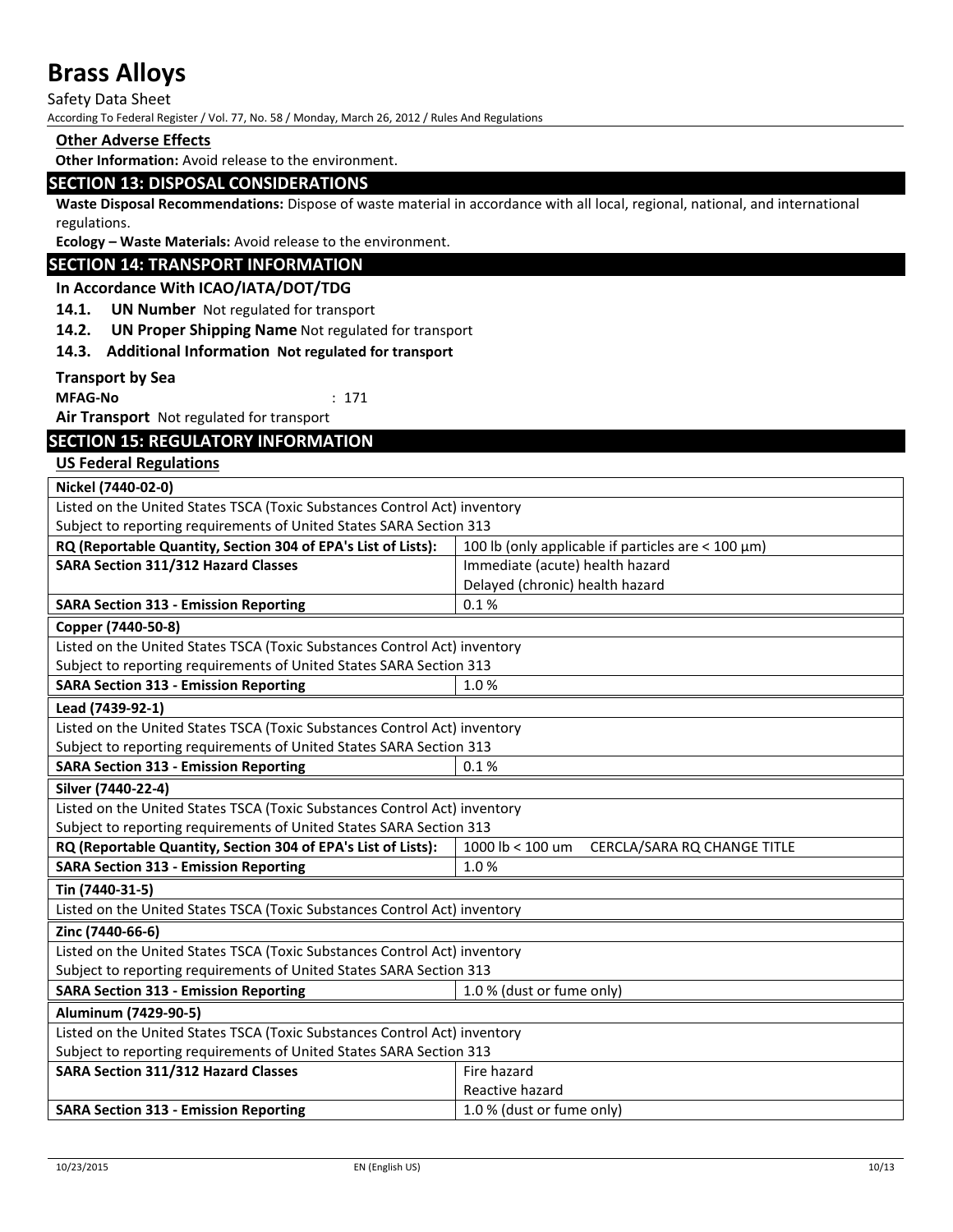#### Safety Data Sheet

According To Federal Register / Vol. 77, No. 58 / Monday, March 26, 2012 / Rules And Regulations

#### **Iron (7439-89-6)**

Listed on the United States TSCA (Toxic Substances Control Act) inventory

#### **US State Regulations**

#### **Nickel (7440-02-0)**

**Nickel (7440-02-0)**

| U.S. - California - Proposition 65 - Carcinogens List        | WARNING: This product contains chemicals known to the State of |
|--------------------------------------------------------------|----------------------------------------------------------------|
|                                                              | California to cause cancer.                                    |
| Lead (7439-92-1)                                             |                                                                |
| U.S. - California - Proposition 65 - Carcinogens List        | WARNING: This product contains chemicals known to the State of |
|                                                              | California to cause cancer.                                    |
| U.S. - California - Proposition 65 - Developmental Toxicity  | WARNING: This product contains chemicals known to the State of |
|                                                              | California to cause birth defects.                             |
| U.S. - California - Proposition 65 - Reproductive Toxicity - | WARNING: This product contains chemicals known to the State of |
| Female                                                       | California to cause (Female) reproductive harm.                |
| U.S. - California - Proposition 65 - Reproductive Toxicity - | WARNING: This product contains chemicals known to the State of |
| Male                                                         | California to cause (Male) reproductive harm.                  |

#### U.S. - Massachusetts - Right To Know List U.S. - New Jersey - Right to Know Hazardous Substance List U.S. - Pennsylvania - RTK (Right to Know) - Environmental Hazard List U.S. - Pennsylvania - RTK (Right to Know) - Special Hazardous Substances U.S. - Pennsylvania - RTK (Right to Know) List **Copper (7440-50-8)** U.S. - Massachusetts - Right To Know List U.S. - New Jersey - Right to Know Hazardous Substance List U.S. - Pennsylvania - RTK (Right to Know) - Environmental Hazard List U.S. - Pennsylvania - RTK (Right to Know) List **Lead (7439-92-1)** U.S. - Massachusetts - Right To Know List U.S. - New Jersey - Right to Know Hazardous Substance List U.S. - Pennsylvania - RTK (Right to Know) - Environmental Hazard List U.S. - Pennsylvania - RTK (Right to Know) List **Silver (7440-22-4)** U.S. - Massachusetts - Right To Know List U.S. - New Jersey - Right to Know Hazardous Substance List U.S. - Pennsylvania - RTK (Right to Know) - Environmental Hazard List U.S. - Pennsylvania - RTK (Right to Know) List **Tin (7440-31-5)** U.S. - Massachusetts - Right To Know List U.S. - New Jersey - Right to Know Hazardous Substance List U.S. - Pennsylvania - RTK (Right to Know) List **Zinc (7440-66-6)** U.S. - Massachusetts - Right To Know List U.S. - New Jersey - Right to Know Hazardous Substance List U.S. - Pennsylvania - RTK (Right to Know) - Environmental Hazard List U.S. - Pennsylvania - RTK (Right to Know) List **Aluminum (7429-90-5)** U.S. - Massachusetts - Right To Know List U.S. - New Jersey - Right to Know Hazardous Substance List U.S. - Pennsylvania - RTK (Right to Know) - Environmental Hazard List

U.S. - Pennsylvania - RTK (Right to Know) List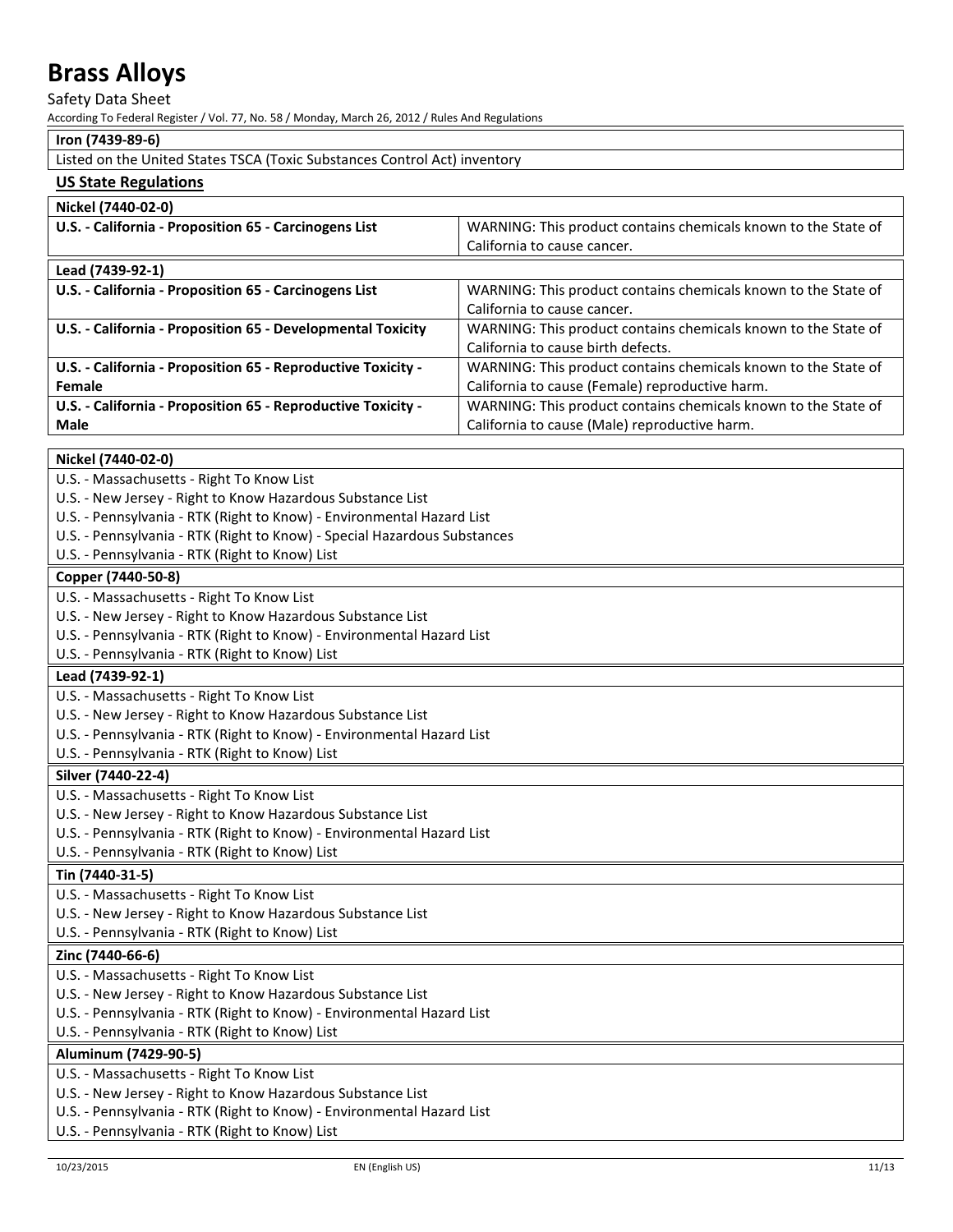Safety Data Sheet

| <b>Canadian Regulations</b>                                                                                                      |                                                                                    |  |  |  |  |
|----------------------------------------------------------------------------------------------------------------------------------|------------------------------------------------------------------------------------|--|--|--|--|
| <b>Brass Alloys</b>                                                                                                              |                                                                                    |  |  |  |  |
| <b>WHMIS Classification</b>                                                                                                      | Uncontrolled product according to WHMIS classification criteria                    |  |  |  |  |
|                                                                                                                                  |                                                                                    |  |  |  |  |
| Nickel (7440-02-0)                                                                                                               |                                                                                    |  |  |  |  |
| Listed on the Canadian DSL (Domestic Substances List)                                                                            |                                                                                    |  |  |  |  |
| Listed on the Canadian IDL (Ingredient Disclosure List)                                                                          |                                                                                    |  |  |  |  |
| IDL Concentration 0.1 %                                                                                                          |                                                                                    |  |  |  |  |
| <b>WHMIS Classification</b>                                                                                                      | Class D Division 2 Subdivision B - Toxic material causing other toxic effects      |  |  |  |  |
|                                                                                                                                  | Class D Division 2 Subdivision A - Very toxic material causing other toxic effects |  |  |  |  |
| Copper (7440-50-8)                                                                                                               |                                                                                    |  |  |  |  |
| Listed on the Canadian DSL (Domestic Substances List)                                                                            |                                                                                    |  |  |  |  |
| Listed on the Canadian IDL (Ingredient Disclosure List)                                                                          |                                                                                    |  |  |  |  |
| IDL Concentration 1%                                                                                                             |                                                                                    |  |  |  |  |
| <b>WHMIS Classification</b>                                                                                                      | Uncontrolled product according to WHMIS classification criteria                    |  |  |  |  |
| Lead (7439-92-1)                                                                                                                 |                                                                                    |  |  |  |  |
| Listed on the Canadian DSL (Domestic Substances List)                                                                            |                                                                                    |  |  |  |  |
| Listed on the Canadian IDL (Ingredient Disclosure List)                                                                          |                                                                                    |  |  |  |  |
| IDL Concentration 0.1 %                                                                                                          |                                                                                    |  |  |  |  |
| <b>WHMIS Classification</b>                                                                                                      | Class D Division 2 Subdivision A - Very toxic material causing other toxic effects |  |  |  |  |
|                                                                                                                                  | Class D Division 2 Subdivision B - Toxic material causing other toxic effects      |  |  |  |  |
| Silver (7440-22-4)                                                                                                               |                                                                                    |  |  |  |  |
| Listed on the Canadian DSL (Domestic Substances List)                                                                            |                                                                                    |  |  |  |  |
| Listed on the Canadian IDL (Ingredient Disclosure List)                                                                          |                                                                                    |  |  |  |  |
| <b>IDL Concentration 1%</b>                                                                                                      |                                                                                    |  |  |  |  |
| <b>WHMIS Classification</b>                                                                                                      | Uncontrolled product according to WHMIS classification criteria                    |  |  |  |  |
| Tin (7440-31-5)                                                                                                                  |                                                                                    |  |  |  |  |
| Listed on the Canadian DSL (Domestic Substances List)                                                                            |                                                                                    |  |  |  |  |
| Listed on the Canadian IDL (Ingredient Disclosure List)                                                                          |                                                                                    |  |  |  |  |
| <b>IDL Concentration 1%</b>                                                                                                      |                                                                                    |  |  |  |  |
| <b>WHMIS Classification</b>                                                                                                      | Uncontrolled product according to WHMIS classification criteria                    |  |  |  |  |
| Zinc (7440-66-6)                                                                                                                 |                                                                                    |  |  |  |  |
| Listed on the Canadian DSL (Domestic Substances List)                                                                            |                                                                                    |  |  |  |  |
| <b>WHMIS Classification</b>                                                                                                      | Uncontrolled product according to WHMIS classification criteria                    |  |  |  |  |
| Aluminum (7429-90-5)                                                                                                             |                                                                                    |  |  |  |  |
| Listed on the Canadian DSL (Domestic Substances List)                                                                            |                                                                                    |  |  |  |  |
| Listed on the Canadian IDL (Ingredient Disclosure List)                                                                          |                                                                                    |  |  |  |  |
| <b>IDL Concentration 1%</b>                                                                                                      |                                                                                    |  |  |  |  |
| <b>WHMIS Classification</b>                                                                                                      | Class B Division 6 - Reactive Flammable Material                                   |  |  |  |  |
|                                                                                                                                  | Class B Division 4 - Flammable Solid                                               |  |  |  |  |
| Iron (7439-89-6)                                                                                                                 |                                                                                    |  |  |  |  |
| Listed on the Canadian DSL (Domestic Substances List)                                                                            |                                                                                    |  |  |  |  |
| <b>WHMIS Classification</b>                                                                                                      | Uncontrolled product according to WHMIS classification criteria                    |  |  |  |  |
| This product has been classified in accordance with the hazard criteria of the Controlled Products Regulations (CPR) and the SDS |                                                                                    |  |  |  |  |
| contains all of the information required by CPR.                                                                                 |                                                                                    |  |  |  |  |
|                                                                                                                                  | SECTION 16: OTHER INFORMATION, INCLUDING DATE OF PREPARATION OR LAST REVISION      |  |  |  |  |
|                                                                                                                                  |                                                                                    |  |  |  |  |

| <b>Revision Date</b>     | 10/23/2015                                                                          |
|--------------------------|-------------------------------------------------------------------------------------|
| <b>Other Information</b> | This document has been prepared in accordance with the SDS requirements of the OSHA |
|                          | Hazard Communication Standard 29 CFR 1910.1200.                                     |